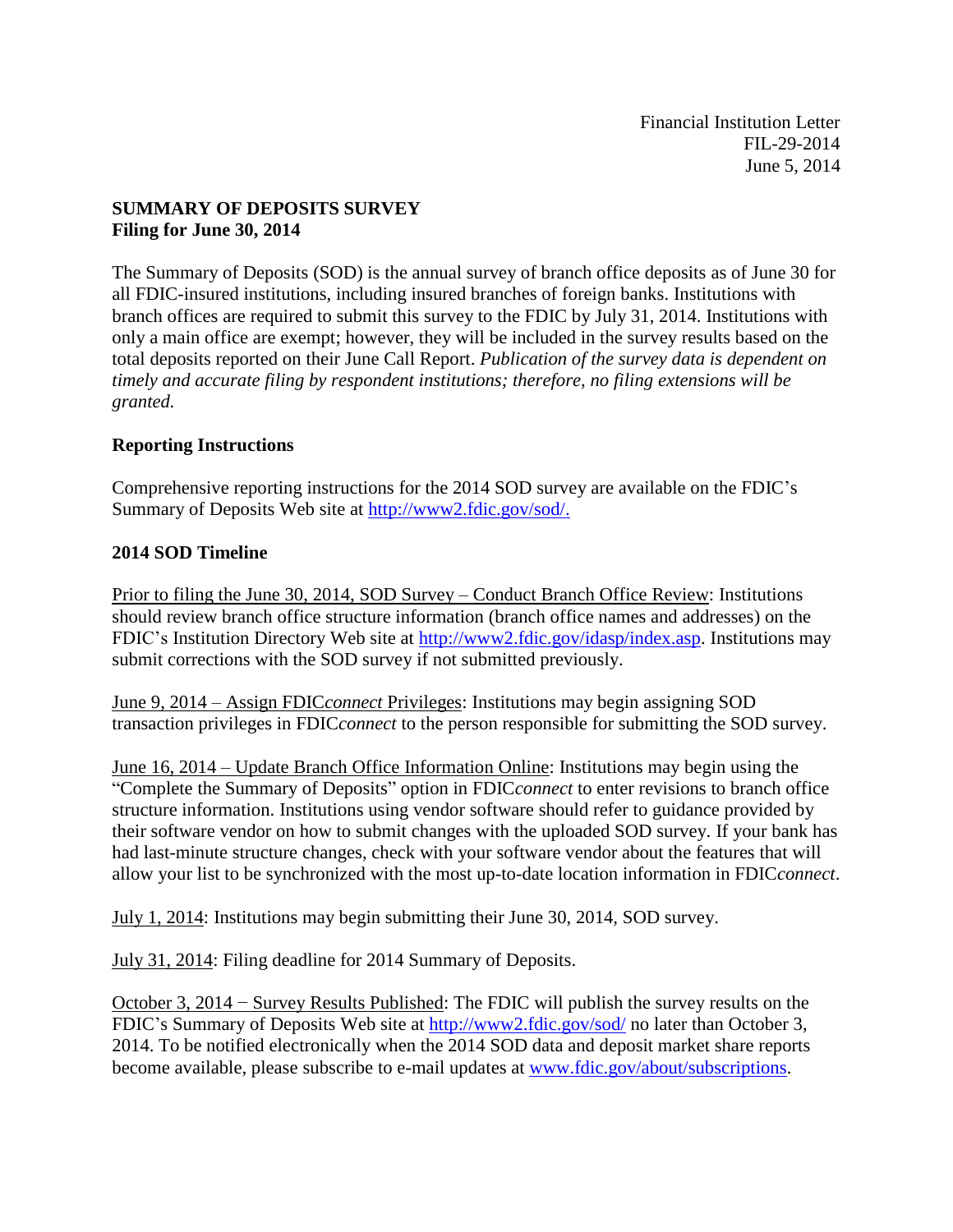# **Electronic Filing Options**

Institutions must be registered users of FDIC*connect* and must assign SOD transaction privileges to the person responsible for submitting the SOD survey. New FDIC*connect* users must first register with FDIC*connect*. Refer to the attached FDIC*connect* and Summary of Deposits Registration Instructions for additional information.

Institutions have two options for filing electronically:

Using Vendor Software to Prepare a File for Upload to the FDIC – Institutions that use vendor software to prepare the SOD survey will be able to upload their completed survey information directly to the FDIC through FDIC*connect.*

The following vendors have developed software to assist with the SOD filing. Institutions should contact these vendors directly for further information about their products and services.

| Axiom Software Laboratories, Inc.         | $(212)$ 248-4188   |
|-------------------------------------------|--------------------|
| DBI Financial Systems, Inc.               | (800) 774-3279     |
| Fed Reporter, Inc.                        | (888) 972-3772     |
| <b>FIS Regulatory Reporting Solutions</b> | $(800)$ 825-3772   |
| Jack Henry and Associates, Inc.           | $(800)$ 688-9191   |
| Lombard Risk                              | $(973) 648 - 0900$ |
| <b>Wolters Kluwer Financial Services</b>  | $(800)$ 261-3111   |

Using the FDIC's Interactive SOD Survey Option – The FDIC's interactive SOD survey option is designed for institutions with a small number of branch offices. This option permits an institution to print worksheets, submit revised branch office structure information with the survey, and edit SOD data in preparation for submission. Institutions may access the SOD survey site from the FDIC*connect* Web site at [https://www2.fdicconnect.gov/.](https://www2.fdicconnect.gov/)

## **Data Accuracy and Validation**

Institutions must ensure that all information submitted for the SOD survey is accurate. The FDIC recommends that institutions submit their June 30, 2014, Call Report before filing the SOD survey to enable comparisons of deposit totals between the two reports.

Before completing the SOD survey, institutions should review their current branch office information on the FDIC's Institution Directory (ID) Web site at <http://www2.fdic.gov/idasp/index.asp> (or go to [www.fdic.gov](http://www.fdic.gov/)  $\rightarrow$  Industry Analysis  $\rightarrow$  Bank Data & Statistics  $\rightarrow$  Institution Directory). From the ID home page, click on "Find Offices," enter the bank's certificate number or institution name, then click on "Find." The list of branch offices will be presented in state and county order.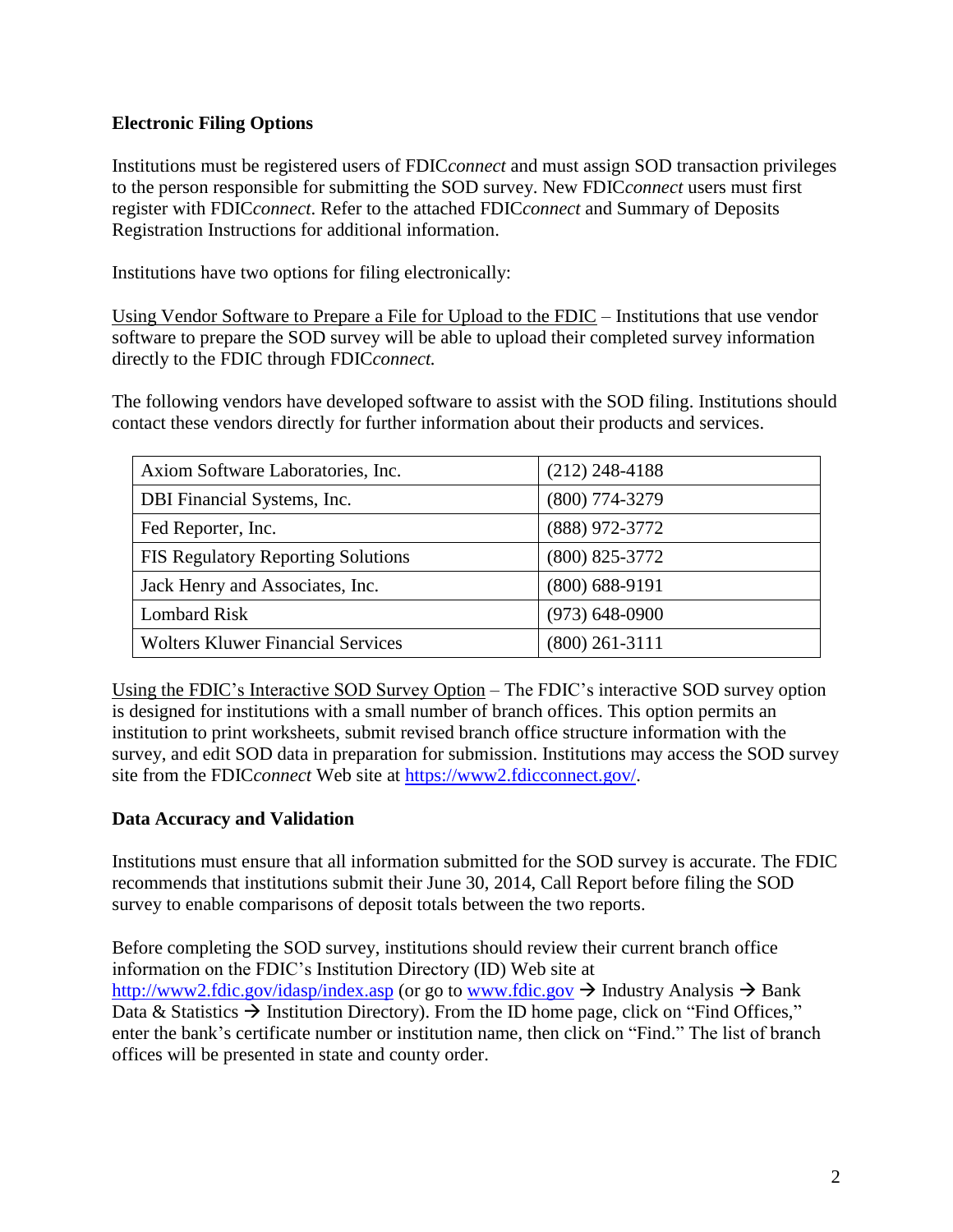Institutions should review the service type codes and the physical address, including the street address, city, state, zip code, and county, for all branch office locations to ensure consistency with U.S. Postal Service standards. Physical addresses, including zip codes and counties, may be verified at [http://zip4.usps.com/zip4/.](http://zip4.usps.com/zip4/) Institutions should not use post office boxes, mailing addresses other than the actual physical address, street names without actual numbers, intersections, or any other general locations when filing their branch office location information.

If an institution's branch office information is incorrect or incomplete, the institution should notify the FDIC with the correct branch office information.

Before June 16, 2014, institutions may e-mail corrections to the FDIC's Data Collection and Analysis Section at  $\frac{\text{cod}\,\textcircled{a}\text{fdic.gov}}{\text{id}\,\textcircled{c}\text{ful}}$ . If you choose this method, then you must wait until the structure changes are reflected in the interactive filing option or request that your vendor software be synchronized with the most up-to-date information available in FDIC*connect* before filing your SOD survey.

Beginning June 16, 2014, corrections to structure data should be entered using the FDIC's interactive SOD survey site or vendor software and submitted with the completed SOD survey. If an institution corrects branch office information because of a merger or branch office purchase and assumption, the name, city, and state of the other institution involved in the transaction and the effective date of the transaction must be included in the e-mail notification or within the "comments" section of the survey.

## Electronic Amendments

Once the initial 2014 SOD survey information has been submitted, institutions can amend 2014 deposit totals by accessing the SOD transaction within FDIC*connect* until September 19, 2014. Institutions that have previously filed using FDIC*connect* will also be able to amend 2013 deposit totals until September 19, 2014, after which no further changes to 2013 data will be permitted through this process. *To submit amended data*, institution users must be assigned SOD transaction privileges within FDIC*connect*.

#### **Assistance**

For help registering for the Summary of Deposits option within FDIC*connect*, contact the FDIC*connect* Help Desk at 1-877-275-3342 (select option 4 for the FDIC*connect* Help Desk). For all other questions about the SOD survey, please contact the FDIC's Data Collection and Analysis Section at 1-800-688-3342; if you know your assigned analyst's direct number, you may contact them directly. You may also request assistance by e-mail at [sod@fdic.gov.](mailto:sod@fdic.gov)

> Diane Ellis **Director** Division of Insurance and Research